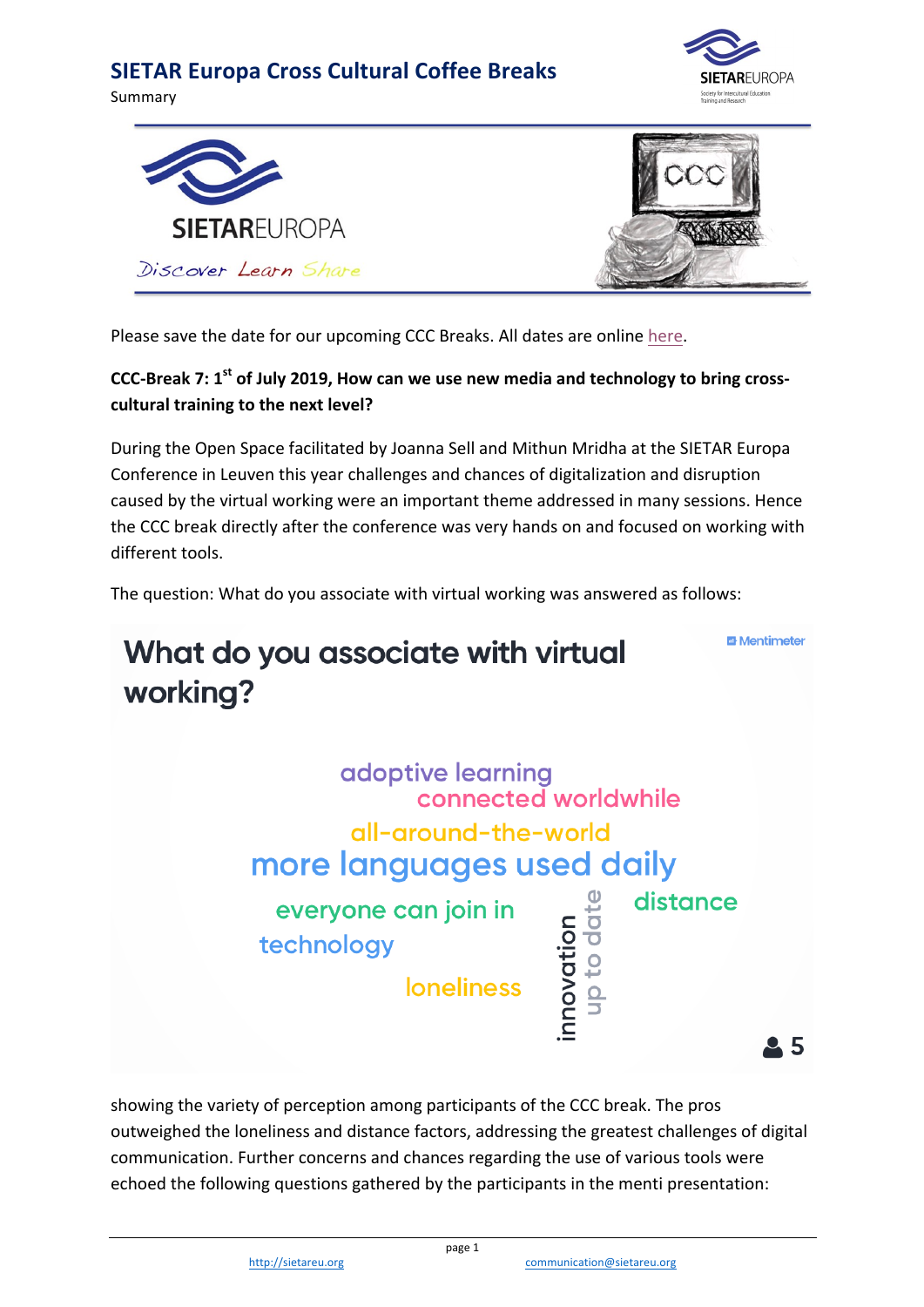Summary



- $\checkmark$  How can you have closer in-person connection in virtual tools?
- $\checkmark$  Are there specific apps for cross-cultural communication?
- $\checkmark$  How can we help more reluctant people to see it as a chance, as inspiring, motivating and worthwhile, valuabe?
- $\checkmark$  Which is the most interactive tool you have worked with?

As the CCCBreak takes approx. 45 minutes we addressed the challenges of building the relationships in the virtual spaces and focused on the specific tools for the cross-cultural communication, trying to find answers to the first two questions asked by the participants.

# What are your spontaneous questions regarding different virtual tools?

**E** Mentimeter

## How can you have closer in-person connection in virtual tools?

We emphasized the importance of the "check-in" at the beginning of the virtual session so that a feeling of proximity can be reached. Possible questions could be: "Where do your feet touch the ground at the moment?", "What has been your day like so far?", "What does an object of your choice near you tell the others about your motivation now?" and so forth.

We discussed how to work with several tools synchron and asychron and what tools we have tried out and consider efficient and easy to work with. The list of digital tools we share with everyone who works virtually is therefore incomplete and mirrors the experiences and preferences in the group. Our favorite tools are: Trello, Menti, Kahoot, Google forms, Socrative, Slack and Asana. Those who are concerned with use of facebook groups and whatsapp groups due to data security reasons may switch to jabber or adobe connect. Of course additionally to adobe, there is a choice of digital platforms that are suitable for organizing and hosting virtual meetings, such as ZOOM, Skype. All these platforms continuously develop more advanced forms of meetings and many of them offer break out rooms enabling splitting a big group of participants into smaller working groups.

Additionally to our cups of cappuccino, Americano, water and tea we had a "delicious" virtual dessert as one of the participants, Elena Shliakhovchuk, who bringing a vast experience in virtual gamification tools, shared with us a choice of video games that can support intercultural competencies development: Survival, Against all odds, We are Chicago, Spent, Darfur is dying, Real lives, Polygon of parables, Sirian Journey and Peacemaker. Additionally, Joanna Sell and Gradiola Kapaj mentioned online tools that can be applied in the intercultural learning as well: Cultural Detective and Cultural **Buff Game.** 

Many thanks to all the participants for the active participation, generous sharing of ideas, inspirations and tolls and staying tuned. See you after the Summer break. Your CCC Breaks Team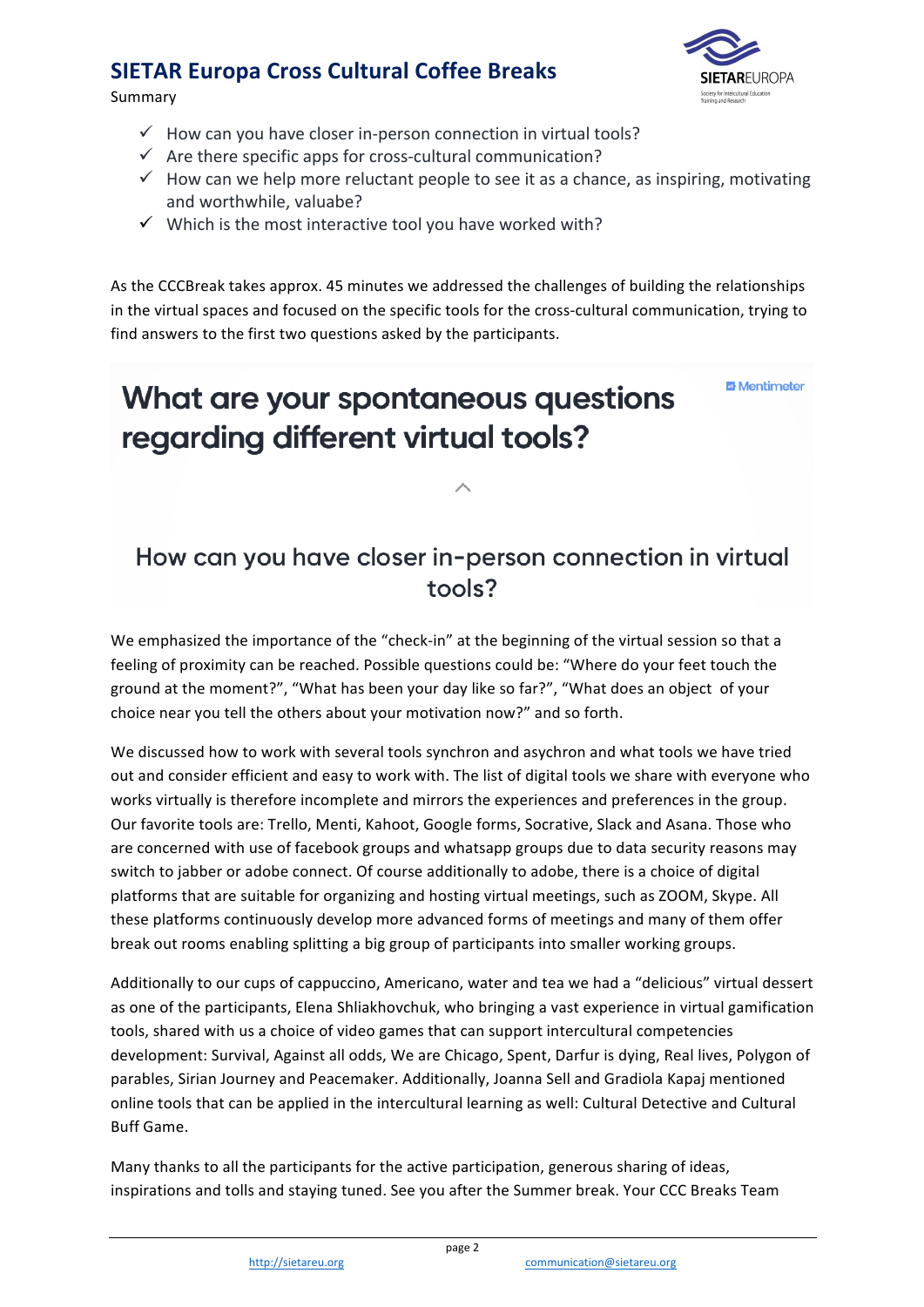Summary



Thanks for this summary of our CCC Break discussion to Gradiola Kapaj (moderator) and Joanna Sell (contributor):



For any further questions, remarks, even more pieces of advice, feel free to contact us:

Contributor: Joanna Sell, j.sell@interculturalcompass.com or connect via: LinkedIn

SEU Moderator: Gradiola Kapaj, gradiola@sietareu.org, or connect via LinkedIn